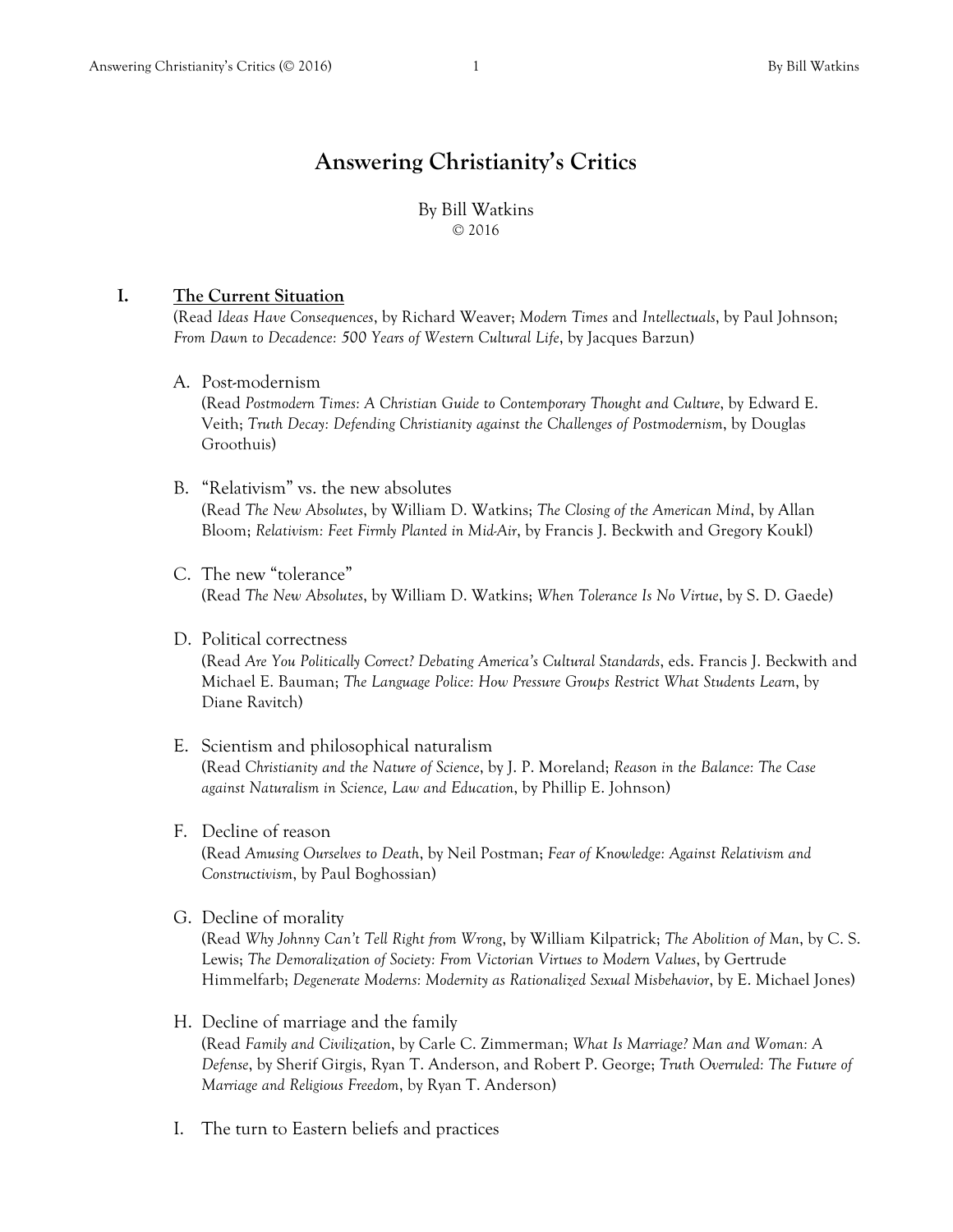(Read *The Making of the New Spirituality: The Eclipse of the Western Religious Tradition*, by James A. Herrick)

- J. Competing worldviews (Read *Worlds Apart: A Handbook on Worldviews*, by Norman L. Geisler and William D. Watkins)
- K. Competing religions (Read *Neighboring Faiths: A Christian Introduction to World Religions*, by Winfried Corduan; *The Kingdom of the Cults*, by Walter R. Martin; *While Europe Slept: How Radical Islam Is Destroying the West from Within*, by Bruce Bawer)
- L. Emerging statism (Read *The Politics of Envy: Statism as Theology,* by Doug Bandow; *A Conflict of Visions: Ideological Origins of Political Struggles*, by Thomas Sowell; *The Road to Serfdom*, by F. A. Hayek)
- M. Anti-Christian ignorance and bigotry

#### **II. Answering Christianity's Critics: Some Biblical Considerations**

- A. We are to defend the Christian faith …
	- 1. By answering its critics' arguments against Christianity (going on the defense) 1 Pet. 3:15
	- 2. By refuting its critics' own views (going on the offense) Acts 17:1-4; 2 Cor. 10:5; Titus 1:9-11; Jude 3-4
- B. Jesus' example (the four Gospels, esp. encounters with the Jewish religious leaders and scholars)
- C. Matthew's example (Gospel of Matthew)
- D. Luke's example (Gospel of Luke; Acts)
- E. John's example (Gospel of John, esp. 20:30-31)
- F. Paul's example (Acts; Galatians; Romans)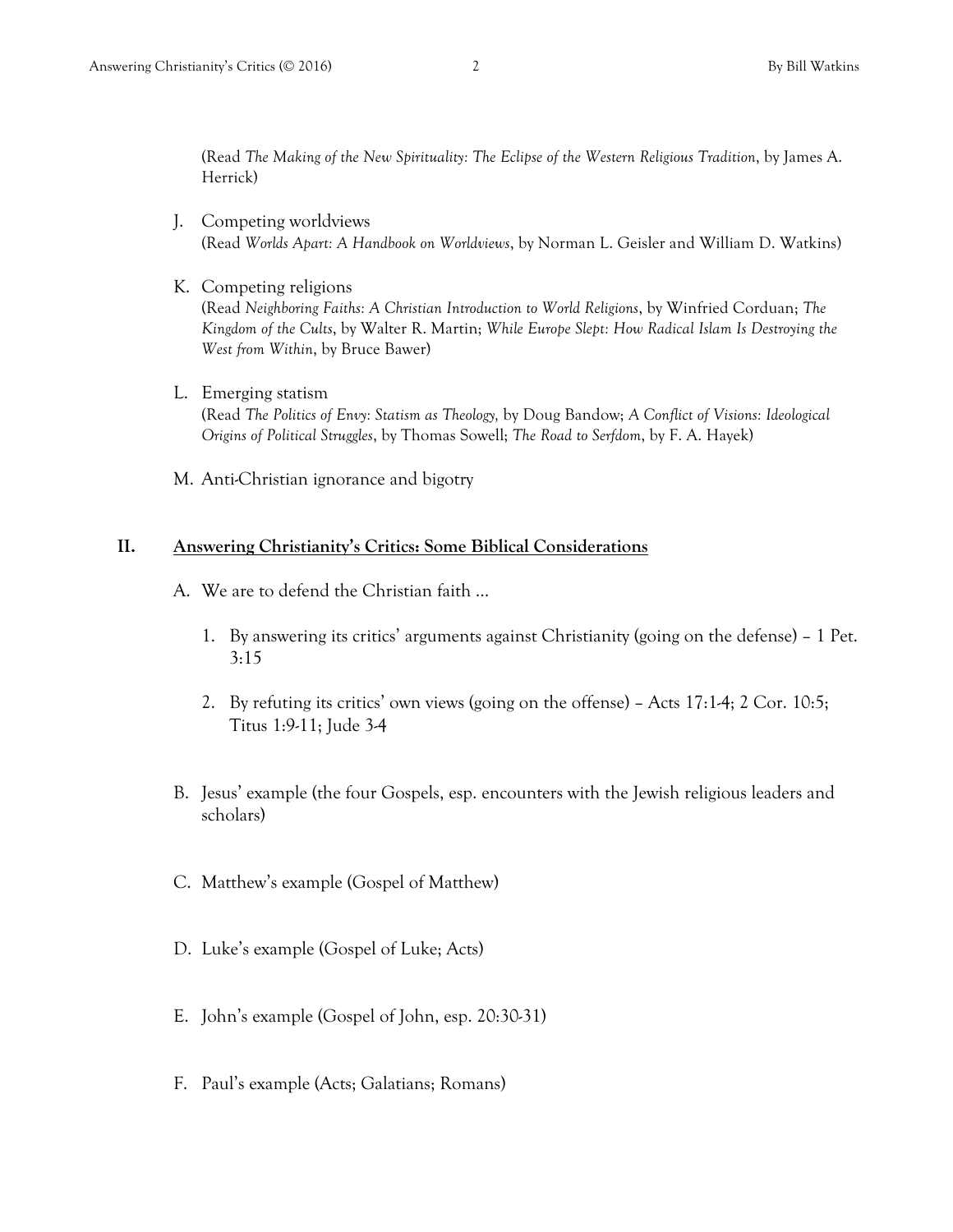G. The writer of Hebrews

## **III. How Christian Writers Can Effectively Answer Christianity's Critics**

- A. To understand the critics, you need to understand our times and how we got here.
- B. Build bridges of commonality wherever possible.
- C. Probe the issues more deeply and more thoroughly than the critics do.
- D. Use sources the critics respect, even if begrudgingly.
- E. Fairly and accurately restate what the critics believe and why.
- F. Expose and refute the errors of the critics, including self-defeating claims.
- G. Use the betrayal of behavior.
- H. Focus on fundamentals, not peripherals.
- I. Provide sound reasons, ample evidence, and insightful illustrations to support your case.
- J. Use the Bible accurately and judiciously.
- K. Do not overstate your case.
- L. Answer with courage and persistence.

## **IV. Christian Defenders to Emulate**

A. Some significant Christian writers from the past